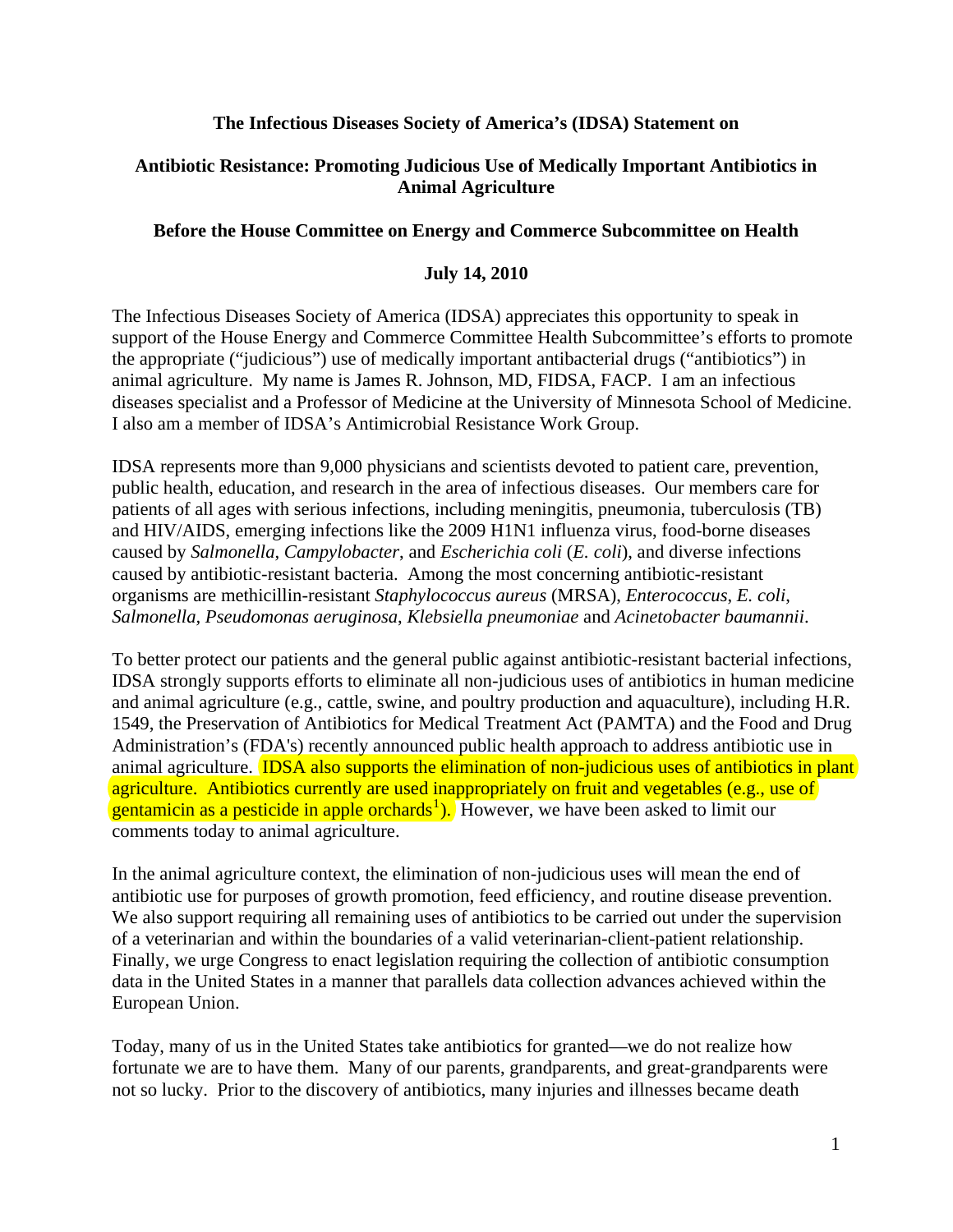sentences as there was no way to treat the common infections that were often associated with them. Antibiotics often are referred to as "miracle drugs," because patients traditionally only needed to take them for a number of days for most infections to be cured.

The development of antibiotics to treat serious and life-threatening infections has indeed been one of the most notable medical achievements of the past century. However, there is growing concern among infectious diseases specialists that the effectiveness of antibiotics in treating infections is being increasingly compromised by the ever-growing presence of drug-resistant bacteria. Drug-resistant organisms are plaguing Americans, and others around the world, including otherwise healthy individuals, in the community and healthcare settings alike. Antibiotic resistance is a serious threat to public health, to patient care and safety, and to national security. Antibiotic-resistant infections are extremely difficult to treat and frequently recur. These infections often result in tremendous pain, suffering, and disfigurement in adults, children and infants, have caused millions of deaths worldwide, and have been estimated to cost the U.S. health care system between \$21 billion and \$34 billion annually.

Chairman Pallone, Ranking Member Shimkus, and Subcommittee members, at the same time that the numbers of drug-resistant infections are increasing, we have seen a steep decline in the number of new antibiotics in development. This Subcommittee has conducted a series of hearings to gain a better understanding of the many factors that are contributing to the current antibiotic resistance crisis. These hearings are critically important, and IDSA applauds your efforts. IDSA was pleased to testify before the Subcommittee on June 9, 2010 about antibiotic resistance and the dire antibiotic pipeline problem.<sup>[2](#page-13-1)</sup> As you may recall, IDSA's testimony explored several key themes:

- Antibiotics are a vital resource and a precious gift from prior generations, and we have a moral obligation to ensure this resource is available for future generations.
- Safe and effective antibiotics are urgently needed to treat serious and life-threatening infections caused by a growing list of drug-resistant bacteria.
- As with other diminishing resources (energy, forests, clean water, etc.), Congress and the Administration must establish policy to nurture both the conservation and restoration of antibiotics through the development of innovative antibiotics and other relevant tools (e.g., rapid diagnostics, vaccines, and other biologicals).
- We must adopt, promote, and continue to refine effective strategies to prevent both the emergence and transmission of resistant organisms, which undercut the effectiveness of our current antibiotic arsenal. Transmission of resistant organisms can be prevented by good infection control practices, effective immunization policies, and (for food-borne organisms) hygienic food production, processing, distribution, and preparation. Emergence of drug-resistant bacteria can be reduced by ensuring that antibiotics are used judiciously in all settings. Antibiotic stewardship strategies are the best way to achieve this goal.

Our statement today will examine in greater detail this last principle and specifically the need to eliminate all non-judicious uses of antibiotics in animal agriculture and to ensure that all antibiotic uses in animals be carried out under the supervision of a veterinarian within a valid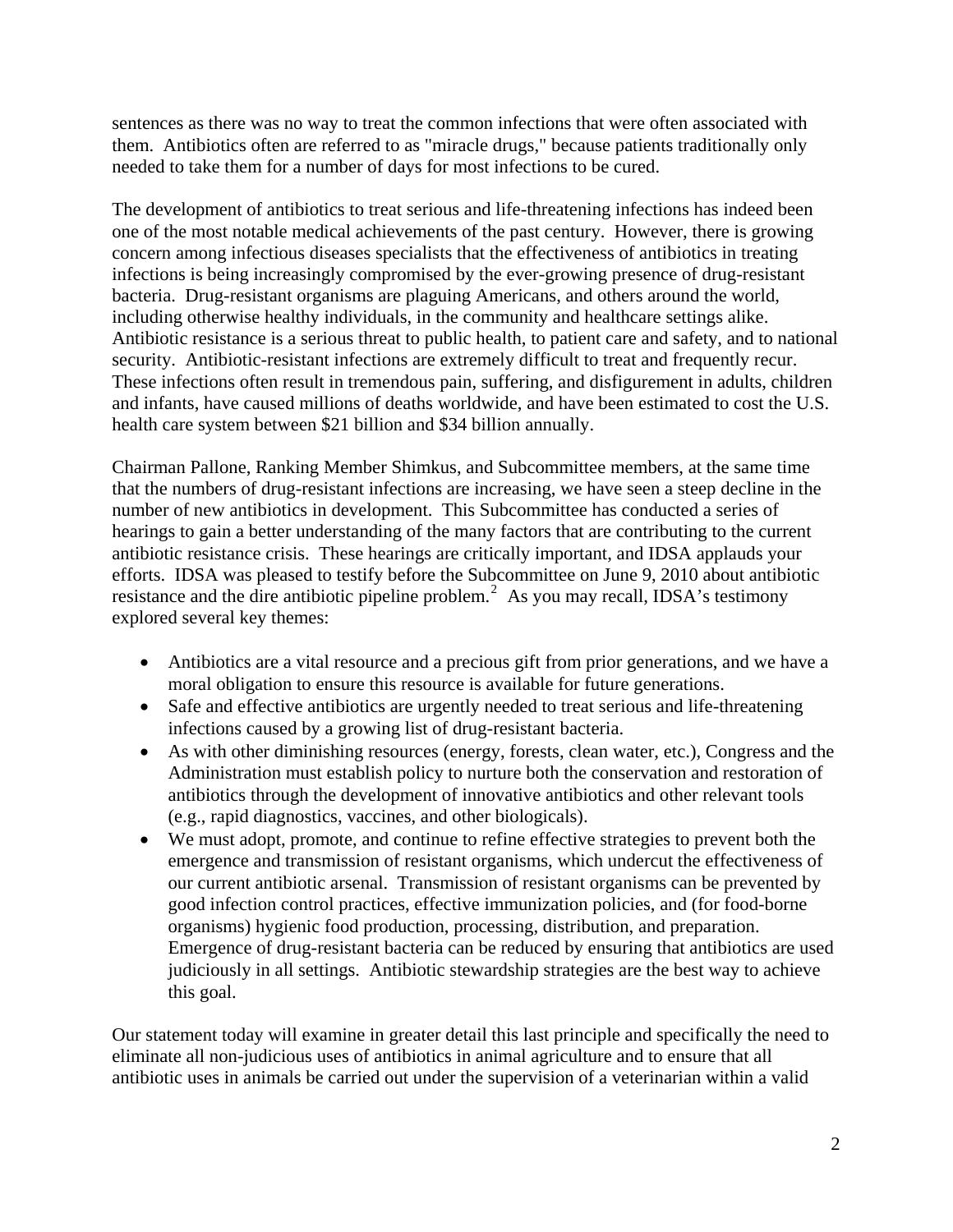veter[i](#page-2-0)narian-client-patient relationship.<sup>i</sup> Considerable efforts have been taken in human medicine to eliminate non-judicious antibiotic use. As described in our prior testimony, antibiotic stewardship programs and practices are being established in health care settings across the country. Stewardship can take the form of restricting which antibiotics are included in the health facility formulary or requiring preauthorization to prescribe a specific therapy. Additional mechanisms can include antibiotic order forms, formal prospective audit and feedback, deescalation of therapy based upon microbiological data of what specifically is causing an infection, and dose optimization. Educational efforts focused on appropriate uses have targeted both providers and patients. Of critical importance, antibiotics used in human medicine require a prescription. In contrast to human medicine, although animal agriculture uses of antibiotics also contribute significantly to the development of drug-resistant pathogens, only limited measures have been taken in this setting to eliminate non-judicious uses. Also, appropriate marketing and distribution safeguards have not been implemented in the agricultural setting as tons of antibiotics are purchased over-the-counter without a prescription each year for use in animal agriculture.

## **ANTIBIOTIC RESISTANCE: THE COSTS ARE GREAT**

 $\overline{a}$ 

The U.S. Centers for Disease Control and Prevention (CDC) has described antibiotic resistance as "one of the world's most pressing health problems", because "the number of bacteria resistant to antibiotics has increased in the last decade [and] … many bacterial infections are becoming resistant to the most commonly prescribed antibiotic treatments." The World Health Organization (WHO) has identified antibiotic resistance as "one of the three greatest threats to human health." Infectious diseases physicians agree. The costs due to antibiotic resistance, both in the numbers of lives lost or devastated and in economic terms, are exceedingly high.

Drug-resistant bacteria, such as MRSA and resistant enterococci and *E. coli*, affect many hospitalized patients, and resistant bacteria likewise are impacting a growing number of people in the community, including healthy athletes, parents, working people, and children. A 2007 study published in the *Journal of the American Medical Association*<sup>[3](#page-13-1)</sup> demonstrates that annually in the U.S. more than 94,000 people are infected with invasive MRSA, and nearly 19,000 die from MRSA alone – which is more deaths than are caused by emphysema, HIV/AIDS, Parkinson's disease, and homicide. CDC reports that nearly 2 million health care-associated infections (HAIs) and 90,000 HAI-related deaths occur annually in the U.S. $<sup>4</sup>$  $<sup>4</sup>$  $<sup>4</sup>$  Most of these</sup> infections and deaths involve antibiotic-resistant bacteria. A February 2010 study published in

<span id="page-2-0"></span><sup>&</sup>lt;sup>i</sup> The Animal Medicinal Drug Use Clarification Act of 1994 (AMDUCA; Public Law 103-396) defines a valid veterinarian-client-patient relationship as one in which:

<sup>1.</sup> A veterinarian has assumed the responsibility for making medical judgments regarding the health of an animal and the need for medical treatment, and the client (the owner of the animal or other caretaker) has agreed to follow the instructions of the veterinarian;

<sup>2.</sup> There is sufficient knowledge of the animal by the veterinarian to initiate at least a general or preliminary diagnosis of the medical condition of the animal; and

<sup>3.</sup> The practicing veterinarian is readily available for follow-up in case of adverse reactions or failure of the regimen of therapy. Such a relationship can exist only when the veterinarian has recently seen and is personally acquainted with the keeping and care of the animal by virtue of examination of the animal, and/or by medically appropriate and timely visits to the premises where the animal are kept.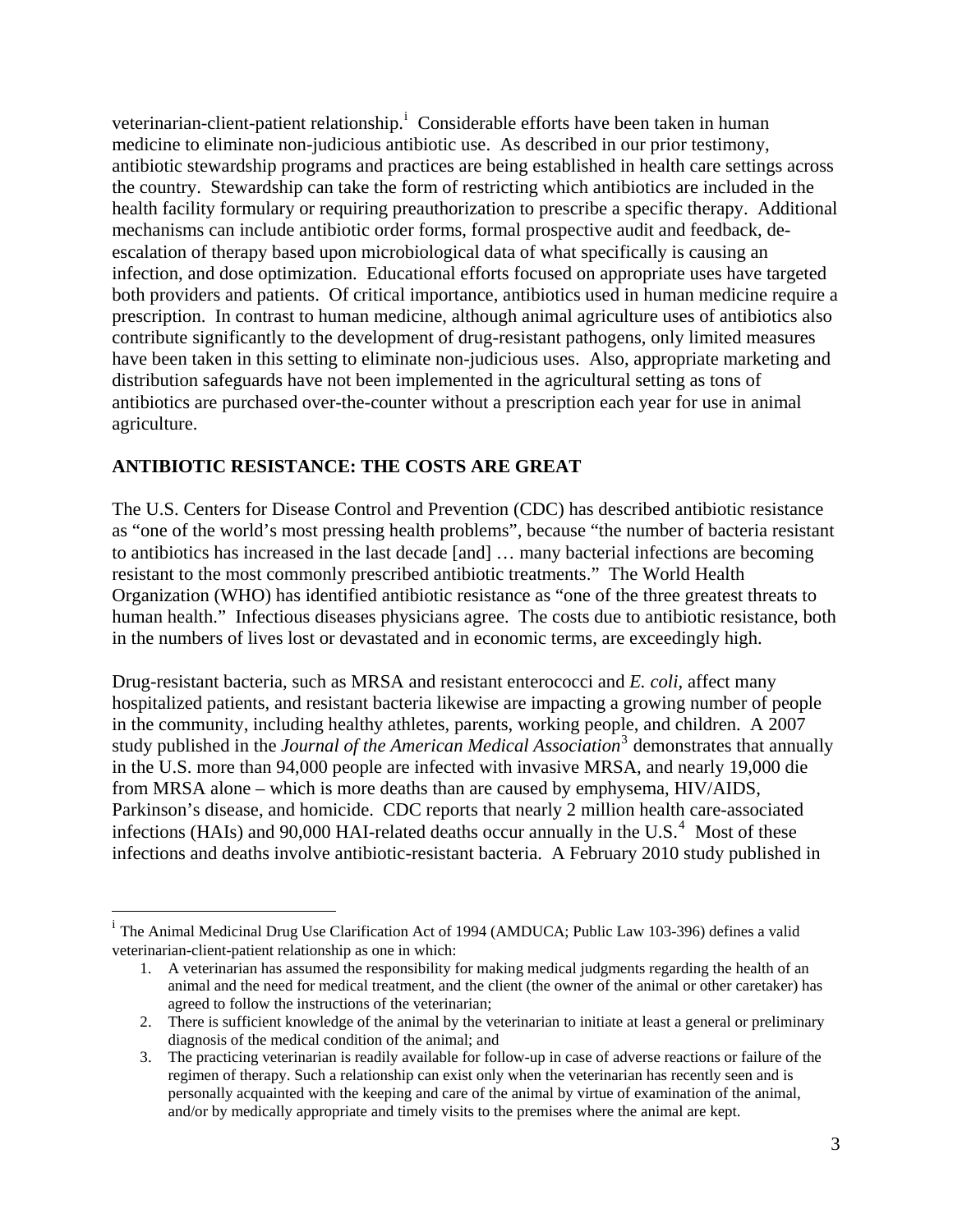the *Archives of Internal Medicine* showed that two common types of HAI—sepsis and pneumonia—killed 48,000 people and increased health care costs by \$8.1 billion in 2006 alone.<sup>[5](#page-13-1)</sup>

The direct and indirect economic costs associated with antibiotic-resistant infections are also enormous in terms of dollars spent, length of hospital stay, and loss of productivity. A recent analysis of antibiotic-resistant infections at Chicago Cook County Hospital<sup>[6](#page-13-1)</sup>, when extrapolated nationwide, indicated that annually in the U.S. antibiotic-resistant infections are responsible for more than \$20 billion in excess health care costs, more than \$35 billion in societal costs, and more than 8 million additional hospital days.<sup>[7](#page-13-1)</sup>

## **ANTIBIOTICS ARE UNIQUE**

In addition to their extremely high level of effectiveness and the value they provide to society, antibiotics are unique among medicines in one critically important way. Unlike other drugs, over time antibiotics lose their ability to treat the diseases for which they were developed—due to the ability of bacteria to develop resistance to the antibiotic. Therefore, in an effort to prolong antibiotics' effectiveness for as long as possible, infectious diseases physicians and professional societies urge that antibiotics be used appropriately and sparingly and seek ways to limit unnecessary use of these drugs.

### **A CLEAR LINK BETWEEN ANTIBIOTIC USE IN ANIMAL AGRICULTURE AND ANTIBIOTIC-RESISTANT INFECTIONS IN HUMANS**

Physicians, health care professionals, and public health and food safety advocates are greatly concerned about non-judicious uses of antibiotics in animal agriculture. The relationship between antibiotic-resistant infections in humans and antibiotic use in animal agriculture is complex, but well-documented. A large and compelling body of scientific evidence demonstrates that antibiotic use in animal agriculture contributes to the emergence of resistant bacteria and their spread to humans. For example, it is well documented that fluoroquinolone use in poultry was a major source of fluoroquinolone-resistant *Campylobacter* infections in humans, leading to treatment failures and an increased risk of death. Likewise, cephalosporin and fluoroquinolone use in food animals has led to cephalosporin and fluoroquinolone-resistant *Salmonella* infections in humans, also with adverse health consequences. A livestock-associated strain of MRSA, which was first encountered in the Netherlands in 2003 and now accounts for one fifth of human MRSA infections there,<sup>[8](#page-13-1)</sup> was recently found also in swine in Iowa, and Illinois.<sup>[9](#page-13-1)</sup> This food animal-derived MRSA strain has caused various human infections, including hospital outbreaks; serious skin, wound, lung, and heart infections; and, in a dairy worker, necrotizing fasciitis – also known as flesh-eating bacterial infection.<sup>[10](#page-13-1)</sup> Many of the antimicrobial-resistant *E. coli* strains that cause urinary tract and bloodstream infection in humans appear likely to derive from food animals, having become resistant on the farm.

The evidence of a cause-and-effect link between food animal antibiotic use and drug-resistant infections in humans is broad-ranging and derives from numerous epidemiological, molecular epidemiological, ecological, and experimental studies. The threat to humans due to antibiotic use in animal agriculture includes both acquisition of resistant pathogens by humans (whether from the food supply, direct contact with animals, or environmental sources) and transfer of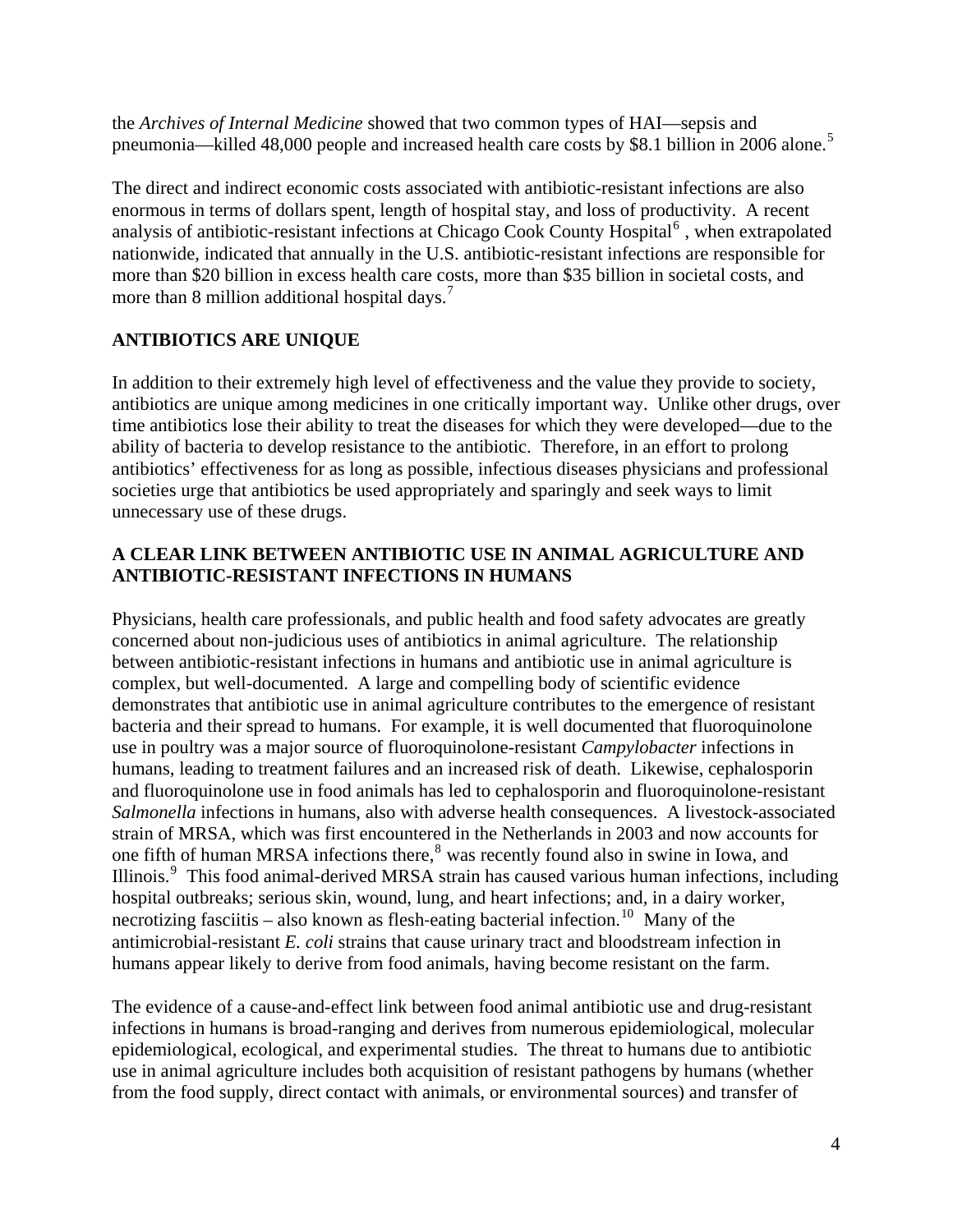resistance genes from animal to human bacterial populations. A broad consensus exists among relevant experts that, based on the available evidence, it is reasonable and prudent to conclude that the use of antibiotics in animal agriculture poses an important threat to human health that warrants urgent action.

That antibiotic use in animal agriculture can give rise to resistance in humans has long been recognized by the infectious diseases and public health communities. A 1995 report by the Office of Technology Assessment<sup>[11](#page-13-1)</sup> listed at least a dozen earlier expert committee reviews of the health effects of antibiotic use in animal husbandry, dating to the 1969 Swann Report, a report by the Joint Committee on the use of Antibiotics in Animal Husbandry and Veterinary Medicine, chaired by Professor M. M. Swann.

The Swann Report concluded:

*"the administration of antibiotics to farm livestock, particularly at sub-therapeutic levels, poses certain hazards to human and animal health; in particular it has led to resistance in enteric* [food-borne] *bacteria of animal origin. This resistance was transmissible to other bacteria, and enteric bacteria were transferable from animals to man."*

The United Kingdom banned the use of penicillin and tetracycline for growth promotion in 1971.[12](#page-13-1)

In a 2000 report from a new expert review panel,  $^{13}$  $^{13}$  $^{13}$  the World Health Organization (WHO) stated:

*"Another source of resistance lies in our food supply. Since the discovery of the growthpromoting and disease-fighting capabilities of antibiotics, farmers, fish-farmers and livestock producers have used antimicrobials in everything from apples to aquaculture. Currently, only half of all antibiotics produced are slated for human consumption. Ongoing and often low-level dosing for growth promotion and prophylaxis [disease prevention] inevitably results in the development of resistance in bacteria in or near livestock, and also heightens fears of new resistant strains between species.* 

*"Vancomycin-resistant Enterococcus faecium (VRE) is one particularly ominous example of a resistant bacterium appearing in animals that may have 'jumped' into more vulnerable segments of the human population. The emergence of VRE in food can be traced to the widespread use of avoparcin (the animal equivalent of the human antibiotic vancomycin) in livestock. Moreover, with livestock production increasing in developing countries, reliance on antimicrobials is likewise expanding – often without guidelines in those nations where antibiotics are sold without prescription.* 

*"Often bacteria that are harmless to livestock are fatal to humans. This is true of a number of outbreaks that have taken the medical community by surprise. One example occurred in Denmark in 1998, when strains of multi drug-resistant Salmonella typhimurium struck 25 people, killing two. Cultures confirmed that the organisms were resistant to seven different antibiotics. Epidemiologists eventually traced the micro-*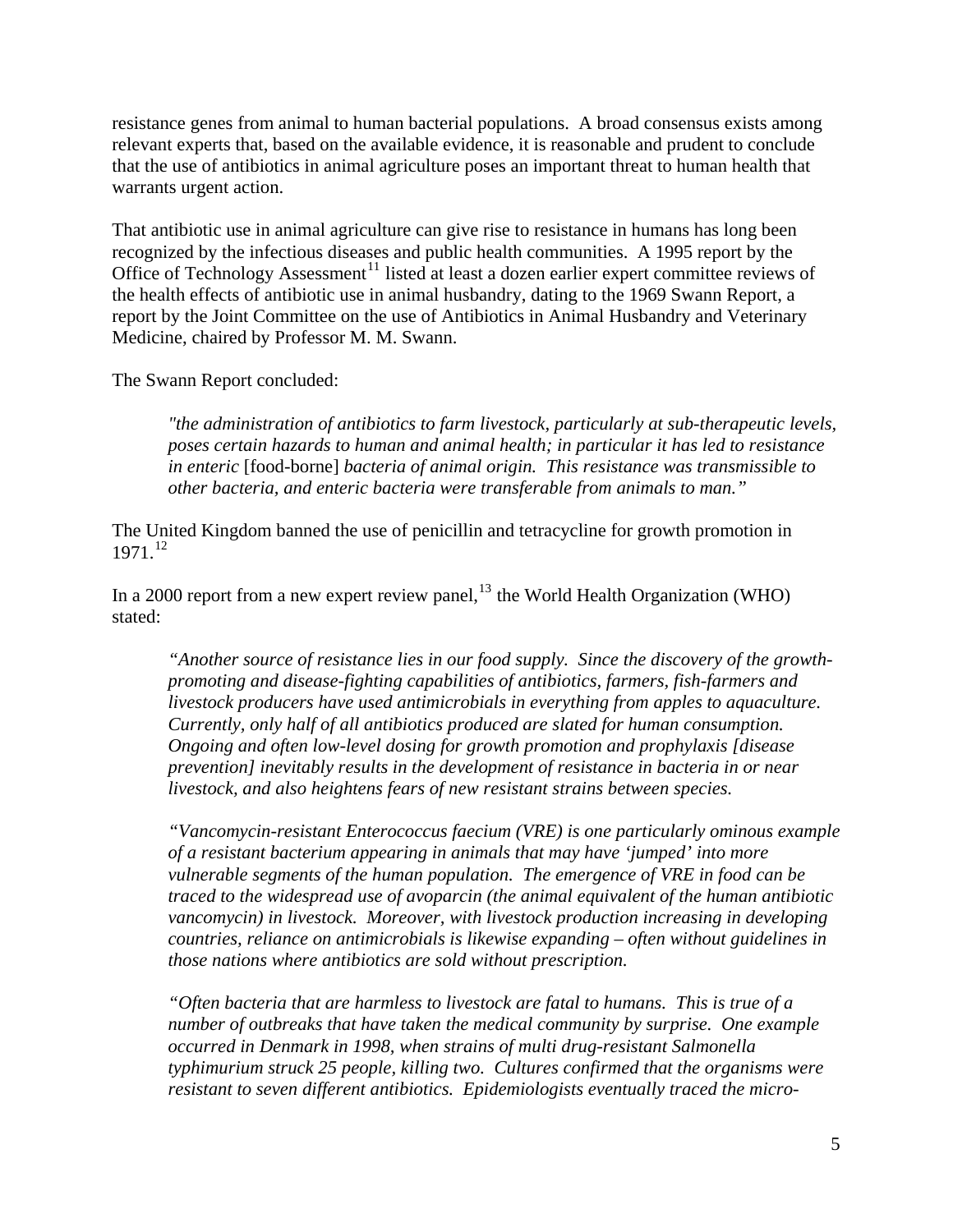*organism to pork and to the pig herd where it originated. In 1998, 5,000 people in the United States learned the hard way about antimicrobial resistance when they fell ill with multi drug-resistant campylobacteriosis caused by contaminated chicken. The same drugs that eventually failed them had also been used in the poultry that turned up on their plates."*

In 2002, the journal *Clinical Infectious Diseases* published a special supplement,<sup>[14](#page-13-1)</sup> based on a two-year review by experts in human and veterinary medicine, public health, microbiology, biostatistics, and risk analysis of more than 500 scientific studies on the human health impacts of antibiotic use in agriculture, which concluded the "*[u]se of antimicrobials in food animals contributes to the growing problem of antimicrobial resistance in animal and human infection."*

In 2003, a National Academy of Sciences report<sup>[15](#page-13-1)</sup> stated, "*Immediate action must be taken to preserve the effectiveness of available drugs by reducing the inappropriate use of antimicrobials in human and animal medicine.*" The authors recommended a ban on the use of antibiotics as growth promoters in animal agriculture if those antibiotics also are used in human medicine.

A December 2003 report<sup>[16](#page-13-1)</sup> of the proceedings of an expert workshop on the Scientific Assessment of Non-Human Antimicrobial Usage and Antimicrobial Resistance, sponsored by the United Nations Food and Agriculture Organization, WHO, and the World Animal Health Organization concluded:

*"There is clear evidence of adverse human health consequences due to resistant organisms resulting from non-human usage of antimicrobials. These consequences include infections that would not have otherwise occurred, increased frequency of treatment failures (in some cases death) and increased severity of infections, as documented for instance by fluoroquinolone resistant human Salmonella infections. Evidence shows that the amount and pattern of non-human usage of antimicrobials impact on the occurrence of resistant bacteria in animals and on food commodities and thereby human exposure to these resistant bacteria."* 

In 2004, the U.S. Government Accountability Office issued a report<sup>[17](#page-14-0)</sup> to Congress stating, *"Scientific evidence has shown that certain bacteria that are resistant to antibiotics are transferred from animals to humans through the consumption or handling of meat that contains antibiotic-resistant bacteria. Many studies have found that the use of antibiotics in animals poses significant risks for human health."*

A 2006 study<sup>[18](#page-14-0)</sup> by a noted expert on aquaculture stated: "The accelerated growth of aquaculture *has resulted in developments detrimental to the environment and human health, such as the widespread and unrestricted use of prophylactic antibiotics in this industry. The use of a wide variety of antibiotics in large amounts, including antibiotics useful in human medicine, has resulted in the emergence of antibiotic-resistant bacteria in aquaculture environments, in the increase of antibiotic resistance in fish pathogens, and in the transfer of these resistance determinants to bacteria of land animals and to human pathogens. It appears that global efforts are needed to promote more judicious use of prophylactic antibiotics in aquaculture as*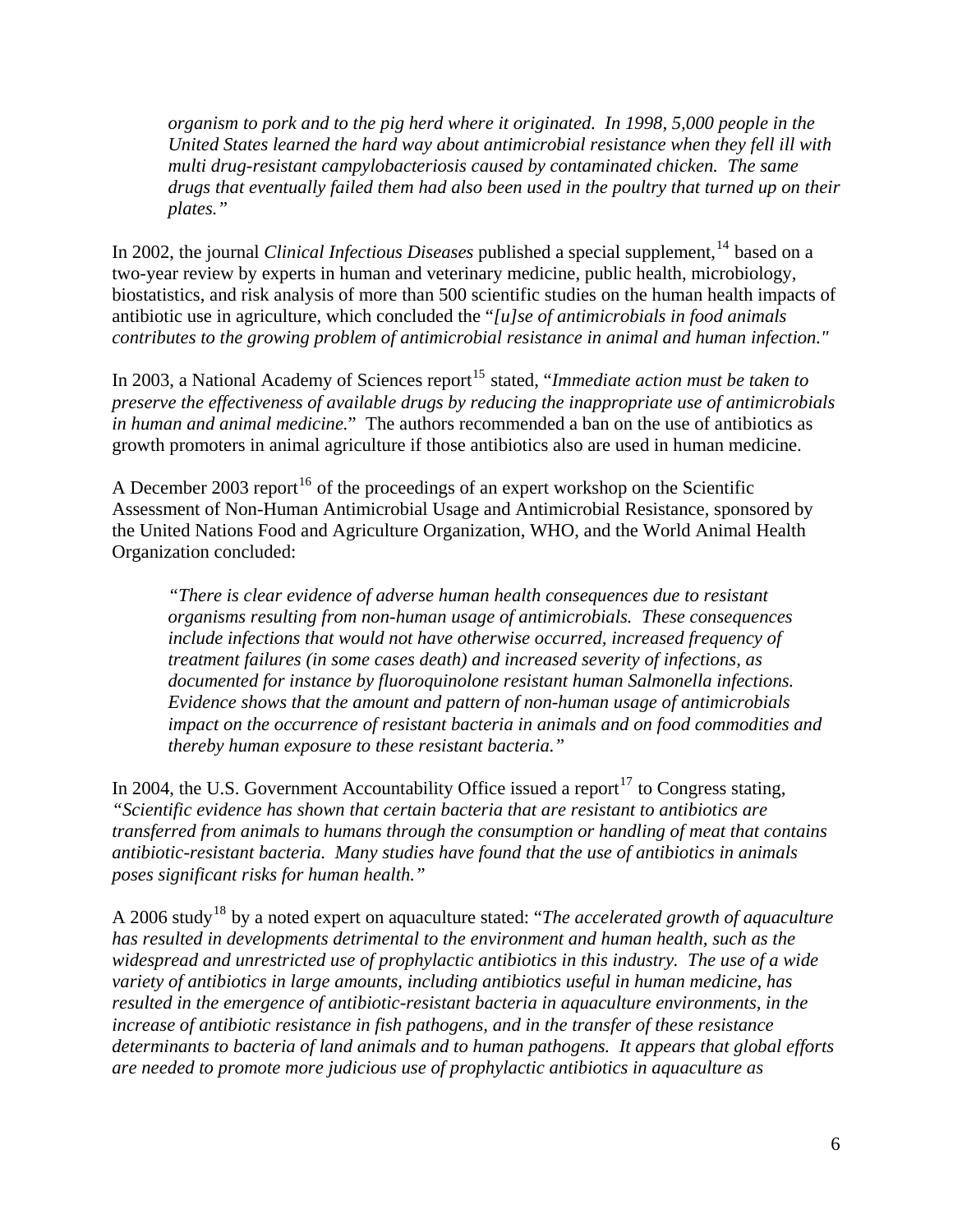*accumulating evidence indicates that unrestricted use is detrimental to fish, terrestrial animals, and human health and the environment.*"

Finally, a 2009 report<sup>[19](#page-14-0)</sup> by the WHO Advisory Group on Integrated Surveillance of Antimicrobial Resistance states, *"A large number of studies have shown that the use of antimicrobial agents in food animals favors antimicrobial resistance among non-typhoid Salmonella and Campylobacter; later, these can transmit to and cause infections in people. This can then result in failure of antimicrobial treatment in people with resistant infections."*

## **THE DANISH AND BROADER EUROPEAN EXPERIENCE**

Denmark banned the prophylactic (i.e., routine disease prevention) use of antibiotics in animal agriculture; it halted the growth promotion use of antibiotics in broiler chickens and adult swine (finishers) in 1998 and in all swine in 2000. Today in Denmark, all uses of antibiotics in animal agriculture must be accompanied by a prescription in a valid veterinarian-client-patient relationship. In addition, farmers, veterinarians and pharmacies must report the use and sale of antibiotics, and farm inspections are conducted regularly. In 2006, the entire European Union banned non-therapeutic use of antibiotics in animal agriculture due to the threat to human health.

Contrary to claims made by some in the U.S. agricultural sector, experiences in Denmark and other parts of Europe have shown that reductions in antibiotic use do not lead to increased pathogen loads in animals or on carcasses, more food-borne illness in humans, greater total antibiotic use in animals, or impaired animal health or farm productivity. The WHO determined that Denmark's ban achieved its stated public health goal of reducing resistant organisms in food animals in order to prevent related human resistance from emerging.

The ban on growth promoters has been shown to be beneficial to both animal and human health. As one example of Danish and European actions, Danish scientists determined that the use of avoparcin as a growth promoter led to a strain of VRE in food animals. Vancomycin and avoparcin are related drugs, and vancomycin is important to combating serious antibioticresistant human infections. In Europe, this strain of VRE spread to humans through the food supply, particularly contaminated meat and poultry. Before the European ban on avoparcin use in animals, Europeans commonly carried VRE in their intestinal tract. Following the avoparcin and related bans, studies showed a drop in related resistance patterns in animals, as well as reductions in humans (both colonization and disease).

The WHO also found that the Danish ban reduced human health risk without significantly harming animal health or farmers' incomes.<sup>[20](#page-14-0)</sup> In fact, Danish government and industry data show that livestock and poultry production has increased since the ban, while antibiotic resistance has declined in animal agriculture, in meat, and in healthy and infected humans (in the case of VRE, and with similar trends for *Campylobacter*). The growth promoter ban implemented throughout Europe in 2006 was followed in subsequent years by sustained decreases in food-borne illness in Europe. $2<sup>1</sup>$ 

A 2004 Swiss study<sup>[22](#page-14-0)</sup> analyzed prescription patterns for medicated feedstuffs in the Swiss canton of St. Gall to determine whether Switzerland's ban on antibiotics for growth promotion,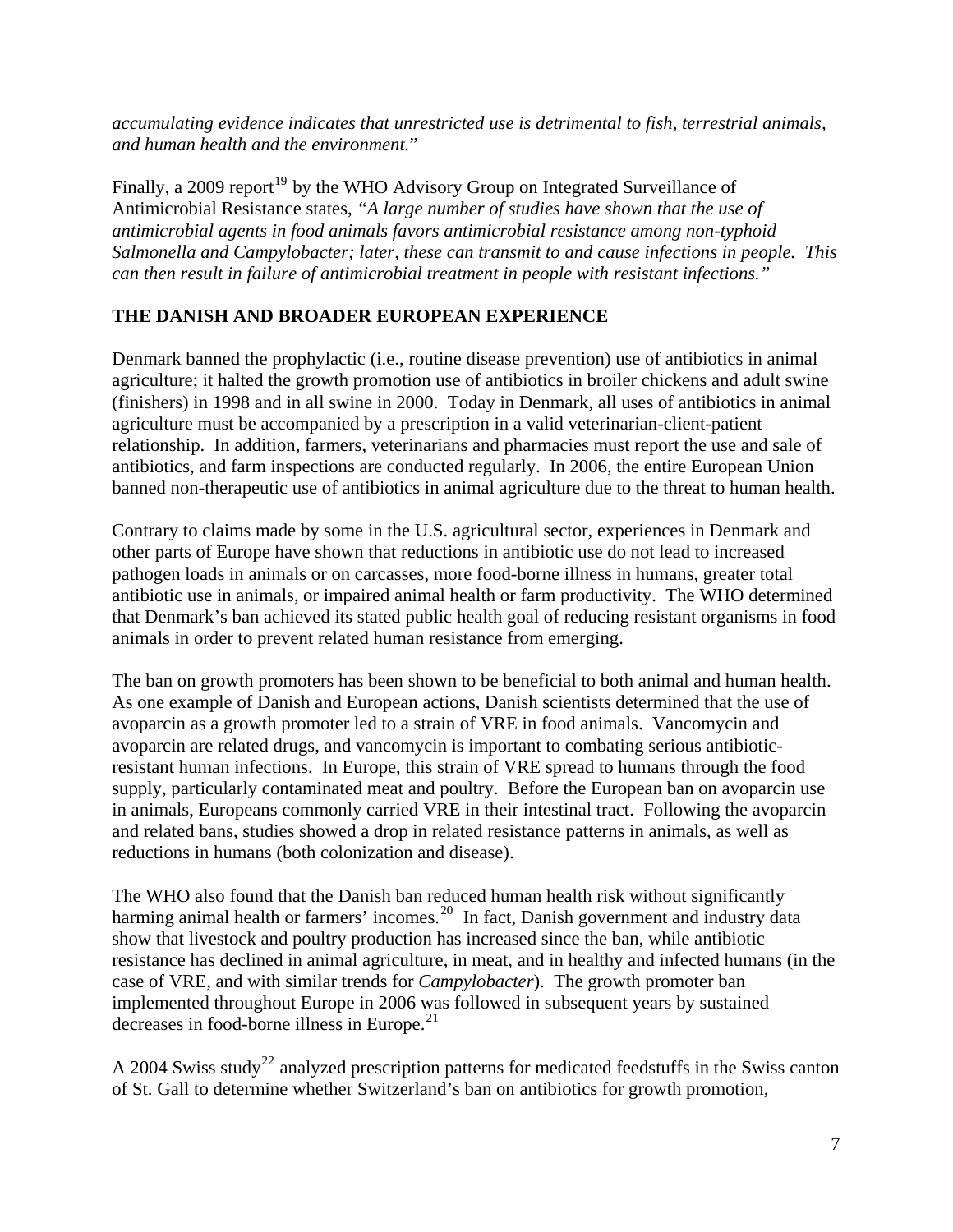introduced in 1999, had caused an increase in the therapeutic use of antibiotics given orally to piglets and fattening pigs. The study found that the ban on growth promoters did not lead to an increase in therapeutic uses in swine.

In Denmark, the only detectable impact of the growth promoter ban in animal agriculture was a short-term effect among weaning-age pigs.<sup>[23](#page-14-0)</sup> Specifically, while there was some reduction in weaner productivity and a small increase in weaner mortality associated with the ban, these effects lasted only one year. Weaner productivity is currently higher and mortality lower than before the growth promoter ban took effect.<sup>[24](#page-14-0)</sup> Danish pork production has increased by 40 percent since the ban.

A July 2010 study,  $^{25}$  $^{25}$  $^{25}$  conducted by notable experts in the field, led to the conclusion that:

*"From 1992 to 2008, a reduction of greater than 50 percent in antimicrobial consumption per kilogram of pig produced was observed in Denmark. This change was associated with the implementation of policies to discontinue the use of antibiotics as antimicrobial growth promoters. During the same period, overall swine productivity improved markedly, which suggests that the change in antimicrobial consumption has not had a negative impact on long-term swine productivity."* 

# **U.S. POLICY APPEARS TO BE MOVING IN THE RIGHT DIRECTION**

IDSA is encouraged by the growing support within Congress for the PAMTA legislation, which would phase out the use of the seven classes of medically significant antibiotics that are currently approved for non-therapeutic use in animal agriculture. IDSA also views favorably FDA's new draft Guidance to Industry  $209<sup>26</sup>$  $209<sup>26</sup>$  $209<sup>26</sup>$  issued on June 28, which establishes a policy framework regarding the judicious use of medically important antibiotics in animal agriculture. We believe FDA's guidance is a step in the right direction. However, Congressional action is necessary to quickly and fully implement this new policy. Embedded within FDA's guidance are two key principles:

- 1. The use of antibiotics important in human medicine should be limited in food-producing animals to those uses that are considered necessary for assuring animal health; and
- 2. The use of antibiotics important in human medicine should be limited in food-producing animals to those uses that include veterinary oversight or consultation.

IDSA strongly supports banning the use of antibiotics for growth promotion and feed efficiency, and requiring that all remaining uses of these drugs be carried out under the supervision of a veterinarian and within the boundaries of a valid veterinarian-client-patient relationship—which would effectively end over-the-counter sales of thousands of tons of antibiotics annually. The sale of antibiotics for use in human medicine requires a prescription; there is no sound reason to permit a lower standard for agricultural purposes, where considerably more antibiotics are used, and in much larger numbers of recipients. We also support clearly defining the limited instances in which antibiotics may be used judiciously in animal agriculture for purposes of disease prevention, as well as more closely monitoring, through enhanced data collection, all remaining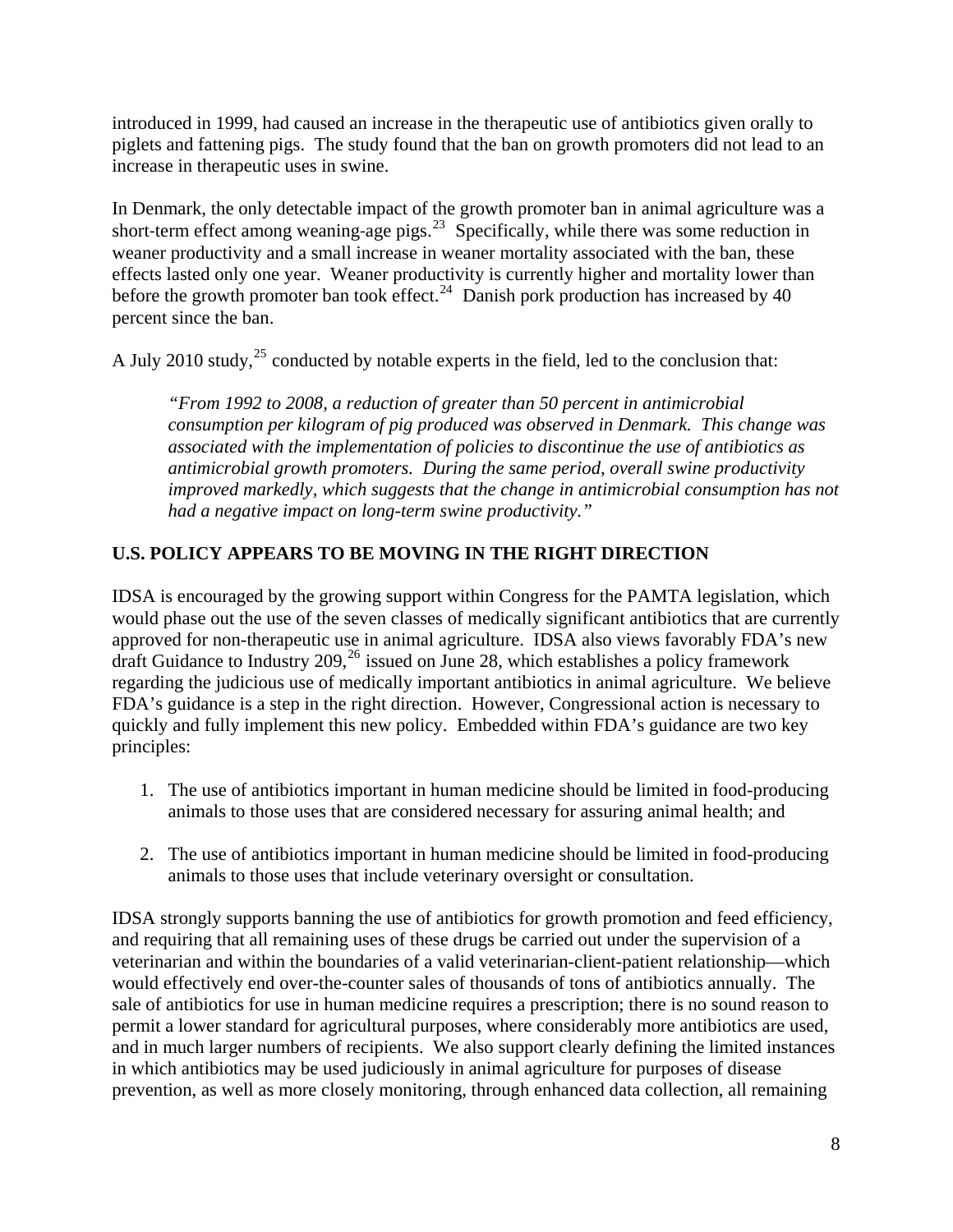uses (targeted disease prevention, control, and treatment) to prevent non-judicious use. Implementing these changes will better protect our patients and the U.S. public against resistant infections and will help preserve the curative power of existing antibiotics. Both PAMTA and the principles articulated in FDA's new guidance offer elements of the complete framework Congress should consider as it moves forward to develop and enact legislation.

A concern with the FDA's guidance is the agency's apparent decision to rely on drug companies to voluntarily agree to remove growth promotion and feed efficiency claims from their drug labeling. Based on past experience, we believe this process will take years, if not decades, and that many companies are unlikely to comply. Therefore, we urge Congress to expedite this process by eliminating these uses through legislation.

We are concerned that FDA's guidance does not provide sufficient detail about how it plans to address non-judicious uses of antibiotics of importance to human medicine related to disease prevention and therapeutic uses. Therefore, in addition to limiting the marketing status of these drugs to prescription only, we believe FDA and Congress must work together to:

- Establish specific indications for antibiotic use and narrowly limit off-label uses of new and existing antibiotics;
- Define procedures for antibiotic administration that will expose only those animals that have a current need;
- Expand post-approval surveillance under the National Antimicrobial Resistance Monitoring System (NARMS)<sup>[ii](#page-8-0)</sup> to include all drugs of importance to human medicine.

As drafted, FDA's guidance will permit consultation with a veterinarian rather than the veterinarian's direct oversight of the treated animal before an antibiotic can be prescribed. Obviously, FDA took into account logistical issues (the vast rural expanses and limited number of veterinarians within the U.S.) when it considered this principle. However, the consultation allowance, if included in FDA's final guidance/regulation, provides opportunity for abuse as it does not require a veterinarian's direct oversight of the treated animal within the context of a valid veterinarian-client-patient relationship as defined by AMDUCA. Accordingly, legislation or regulation, depending on which option is chosen, must be carefully crafted.

IDSA also urges a reassessment of existing FDA Guidance #152, which is the framework by which the agency approves new antibiotic products for use in animals. FDA must reevaluate the current ranking of drugs according to their importance to human medicine. In particular, the

 $\overline{a}$ 

<span id="page-8-0"></span><sup>&</sup>lt;sup>ii</sup> NARMS was established in 1996 as a collaborative effort between FDA's Center for Veterinary Medicine (CVM), U.S. Department of Agriculture (USDA), and the Centers for Disease Control and Prevention (CDC). NARMS monitors changes in antibiotic susceptibilities of selected enteric bacterial organisms in humans, animals, and retail meats to a panel of antibiotics important in human and animal medicine. Animal specimens for NARMS are collected from federally inspected slaughter and processing facilities, from healthy animals on farms, and from Veterinary Diagnostic Laboratories, including USDA's National Veterinary Services Laboratories. Animal and human isolates currently monitored in NARMS are non-typhoid *Salmonella*, *Campylobacter*, *E. coli*, and Enterococci. CDC also tests additional human isolates including *Salmonella* typhi, *Listeria* and *Shigella*. Retail meats collected from grocery stores were recently added to NARMS sampling. Accessed online at: [http://www.fda.gov/AnimalVeterinary/SafetyHealth/AntimicrobialResistance/NationalAntimicrobialResistanceMon](http://www.fda.gov/AnimalVeterinary/SafetyHealth/AntimicrobialResistance/NationalAntimicrobialResistanceMonitoringSystem/default.htm) [itoringSystem/default.htm.](http://www.fda.gov/AnimalVeterinary/SafetyHealth/AntimicrobialResistance/NationalAntimicrobialResistanceMonitoringSystem/default.htm)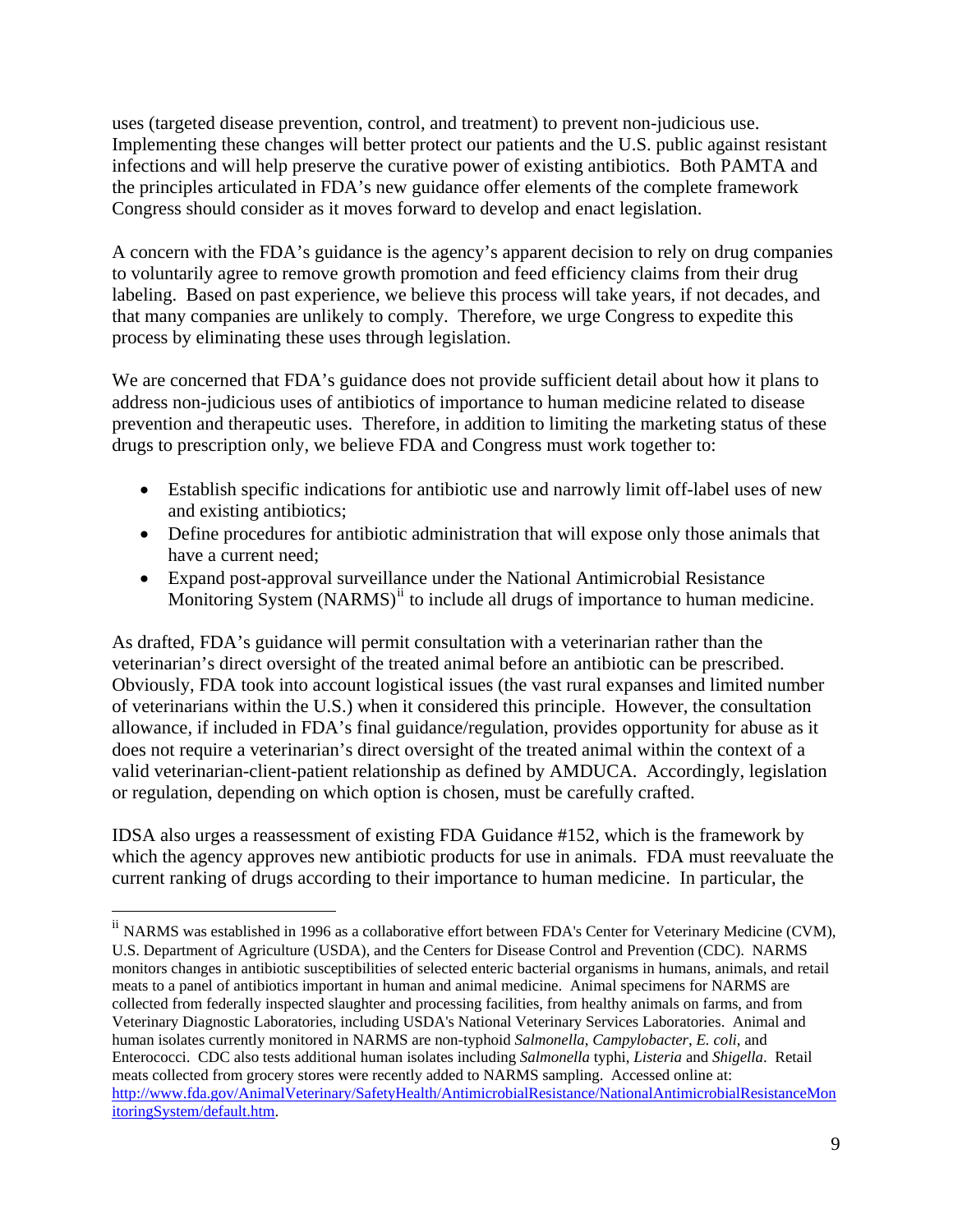agency should reconsider the criteria used to categorize antibiotics as "critically important" and "highly important" to human health. For example, IDSA believes fourth-generation cephalosporins should be considered "critically important," the same ranking currently given to third-generation cephalosporins. Third- and fourth generation cephalosporins are used to treat complicated, high-severity intra-abdominal infections, as well as invasive *Salmonella* infections in humans. WHO agrees with the categorization of fourth-generation cephalosporins as critically important.<sup>[27](#page-14-0)</sup> We also support broadening the scope of Guidance 152 criteria beyond enteric pathogens. The current focus on enteric-only pathogens fails to consider the human risk posed by horizontal gene transfer or clonal spread of resistant strains of bacteria, including such species as *Enterococcus* and *E. coli*, which are intestinal commensals in food animals but extraintestinal pathogens in humans.

Additional investments into new vaccines for animals that would prevent infections and result in decreased antibiotic use in animals, as well as rapid diagnostics to more quickly identify bacterial infections, also would be helpful. These new tools would help to prevent the emergence and transmission of infections and help to protect both animal and human health.

### **ELIMINATING NON-JUDICIOUS USES WILL NOT HARM U.S. FARMERS**

IDSA recognizes that eliminating non-judicious uses of antibiotics in animals will require changes in the agriculture industry's current practices. Ultimately, protection of the public's health must be our highest priority, and we believe terminating these uses can be accomplished in a way that minimizes costs to the agricultural sector. As previously noted, studies have shown that food animal producers in Denmark have adapted to such policy shifts without disruption to farm productivity or a negative impact on animal health.

In addition, a USDA analysis of U.S. finishing pigs found that, "*farms that use non-therapeutic antibiotics have costs of production that differed little from those that do not. Any productivity improvement from use of antibiotics has not been large enough to offset the additional expenses, suggesting the viability of alternative practices or technologies to reduce disease or improve feed efficiency at finishing stages.*"[28](#page-14-0) For U.S. poultry producers, the benefits of non-therapeutic antibiotics have been shown to be very limited and less than the cost of the drugs.<sup>[29](#page-14-0)</sup>

### **U.S. ANTIBIOTIC CONSUMPTION AND RESISTANCE DATA COLLECTION MUST BE STRENGTHENED**

To control the antibiotic resistance epidemic, U.S. experts (government and non-government) need ongoing access to reliable, standardized data regarding the scope of antibiotic consumption in humans and animals. "Consumption" data includes drug use data (i.e., prescribing data) as well as manufacturers' distribution and sales data. The lack of adequate U.S. antibiotic consumption data impedes our understanding of geographic and temporal trends in antibiotic resistance. Greater understanding of these factors will contribute to more effective and targeted interventions to reduce unnecessary antibiotic use and resistant infections. These include: 1) targeting appropriate antibiotic use interventions to the geographic areas and drugs of greatest importance, and 2) predicting and responding to new resistance problems based on changes in antibiotic utilization.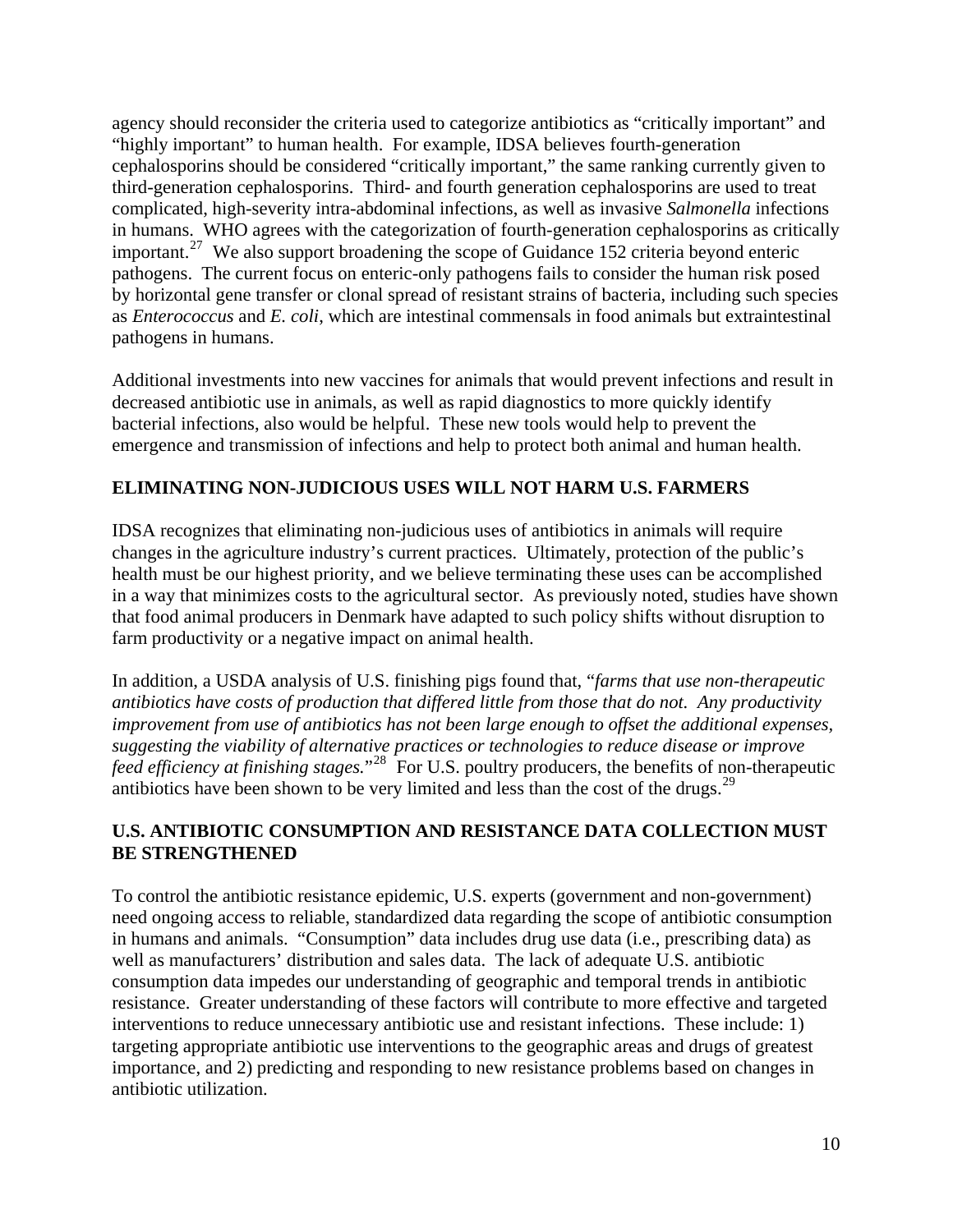In the agricultural context, the collection of accurate antibiotic consumption data will make information currently collected under the NARMS program of greater relevance, because it could be used to show possible correlations between antibiotic use and the development of resistance. The United States is far behind other countries in collecting, and benefiting from, antibiotic consumption data. The Danish Integrated Antimicrobial Resistance Monitoring and Research Program (DANMAP) performs continuous monitoring of both consumption data and resistance data in humans, animals, and food. Human consumption data is collected from the pharmaceutical industry and the Danish Medicines Agency, while DANMAP's "VetStat" system collects food animal data by species from pharmacies, farms, feed mills, and veterinary practitioners. On a Europe-wide level, the European Surveillance of Antimicrobial Consumption (ESAC) system collects human and more limited animal consumption data from 34 countries, while the European Antimicrobial Resistance Surveillance System (EARSS) collects resistance data. The inputs are largely standardized since countries must adhere to WHO standards regarding measurement ("defined daily doses") and classification of antibiotics.

Better understanding of the correlation between antibiotic consumption and the development of resistance holds potential benefits for U.S. public health efforts. In the earlier example of the avoparcin ban in Europe, it was the DANMAP and other surveillance efforts that helped the Danes and other Europeans see the benefit that elimination of avoparcin as a growth promoter in animal agriculture had on the reduction of VRE in humans.

The U.S. Animal Drug User Fee Amendments (ADUFA; Public Law 110-316) enacted in 2008 contained a provision to begin to strengthen FDA's authority to collect animal antibiotic sales and distribution data from the manufacturer by requiring data based on a calendar year, as opposed to the anniversary date of the product's approval. However, the ADUFA data do not include retail-level use data and are at the national level only. To really understand how antibiotics are being used on U.S. farms, the ADUFA requirements must be strengthened to mandate collection of antibiotic use data at the local level as well. Consumption data also must be collected by species (swine, chicken, turkey, cattle) and in a unit of measure that can be compared across species and localities. European countries collect such data at the farm and feed mill level; so should the United States. Collection of such data, along with strengthened surveillance, will enable us to understand how and where antibiotics are being used, including non-judiciously. The urgency for better data will not be reduced once the FDA's new principles for growth promotion and veterinary supervision of antibiotics become operational. To the contrary, comparable and reliable data will become even more important as a way to monitor whether the agricultural sector (e.g., farms, feed mills, and others) are complying with these new principles.

While IDSA supports further strengthening the ADUFA data collection provisions, we also believe there are steps that federal agencies can take under current authority to assist in surveillance and monitoring of antibiotic use in animal agriculture. The U.S. Department of Agriculture (USDA) could use the National Animal Health Monitoring and Surveillance System to monitor trends in the volume and type of antibiotics used in animal agriculture by adding targeted questions that would help determine the total volume and type of animal antibiotics used. They also could enhance the Agricultural Resource Management Survey to include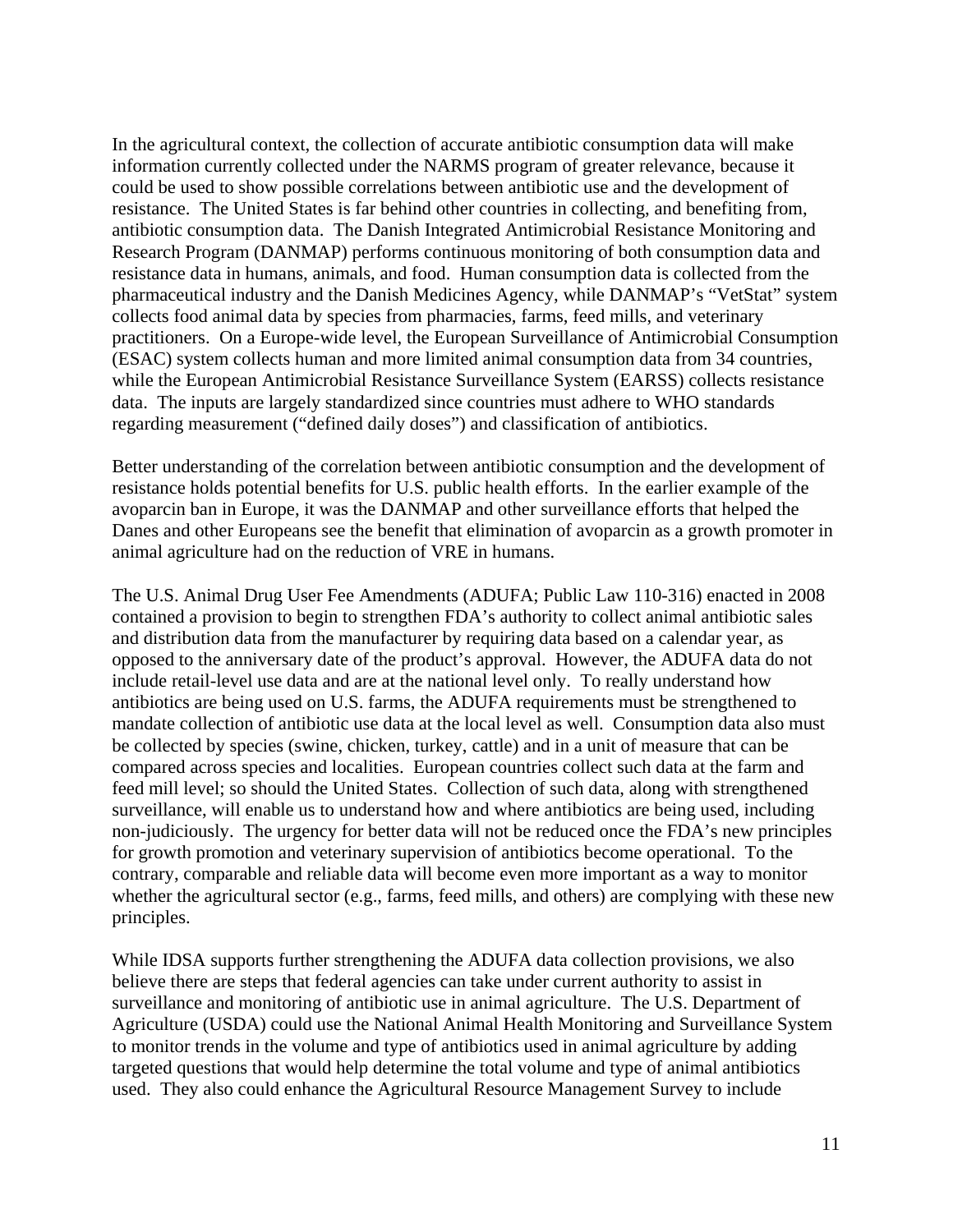information about the volume and efficiency of antibiotic usage to help producers make better decisions about optimal use of antibiotics and to allow public health officials a better understanding of a potential source of resistance. Additionally, NARMS could be expanded to gather information about additional pathogens to provide public health officials a wider array of information to determine the magnitude of the antibiotic resistance problem.

## **IMPACT STATEMENT AND MANAGEMENT PLAN**

IDSA supports requiring manufacturers of new antibiotics intended for use in animal agriculture to first evaluate the potential impact that approval of the drug would have on the development of antibiotic resistance and, subsequently, to develop a management plan to limit potential antibiotic resistance from occurring. New drug sponsors also should be required to submit updates to the impact statement and management plan within three years after the initial approval of the antibiotic.

These impact statements and management plans should be made public so that researchers can use each to study and strengthen our understanding of the science of predicting, preventing, and controlling resistance development. However, IDSA believes that neither the impact statement nor the management plan should be used for enforcement purposes.

# **CONCLUSION**

The problem of antibiotic resistance is complex and multi-factorial. In contrast to efforts by the medical community to begin to curtail human overuse and misuse of antibiotics, the U.S. is among the last developed countries to implement similar control polices for antibiotic use in animal agriculture. It is inescapable that non-judicious uses of antibiotics in animals' feed and water over prolonged periods for purposes of growth promotion, increased feed efficiency, and routine disease prevention contribute to antibiotic resistance and create health dangers for humans.

No single strategy can solve the antibiotic resistance problem—a multi-pronged approach is required. We must promote the development of new priority antibiotics to treat serious and lifethreatening infections. We must prevent the emergence and transmission of resistant infections through research into new vaccines and diagnostics and implementation of other effective infection prevention and control initiatives. And we must eliminate all non-judicious uses of antibiotics, in human medicine and animal agriculture alike.

The Subcommittee on Health has a long history of leadership in addressing our nation's most pressing public health issues. Today, we call on you to adopt strong measures to end nonjudicious uses of antibiotics in animal agriculture and to require that all other uses of these drugs in animals be carried out under the supervision of a veterinarian and within the boundaries of a valid veterinarian-client-patient relationship. Such measures have been advocated repeatedly by the World Health Organization, the National Academy of Sciences, and many medical and public health organizations, and successfully implemented by multiple European nations in the past one to two decades. We also urge the Committee to move with haste to enact PAMTA, as well as the Strategies to Address Antimicrobial Resistance Act (H.R. 2400), which we believe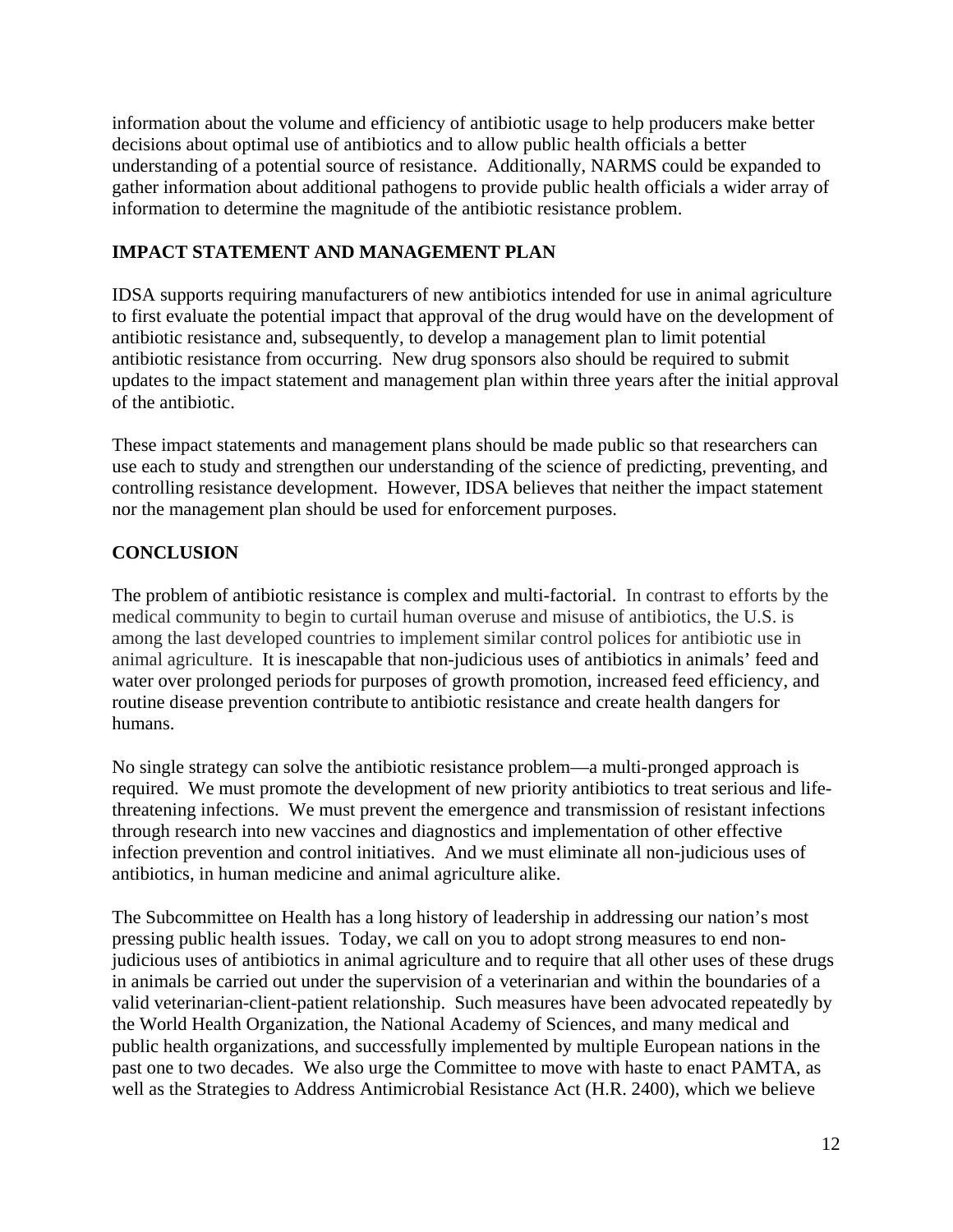will significantly strengthen U.S. antibiotic resistance data collection, surveillance, research, and prevention and control efforts.

Any new policy on antibiotic use in animal agriculture should be mandatory, retroactive to already-approved drugs, and enforceable. This will help reduce antibiotic resistance in order to save lives and protect public health.

Thank you again for the opportunity to testify on this important issue. IDSA stands ready to assist the Subcommittee in any way that we can.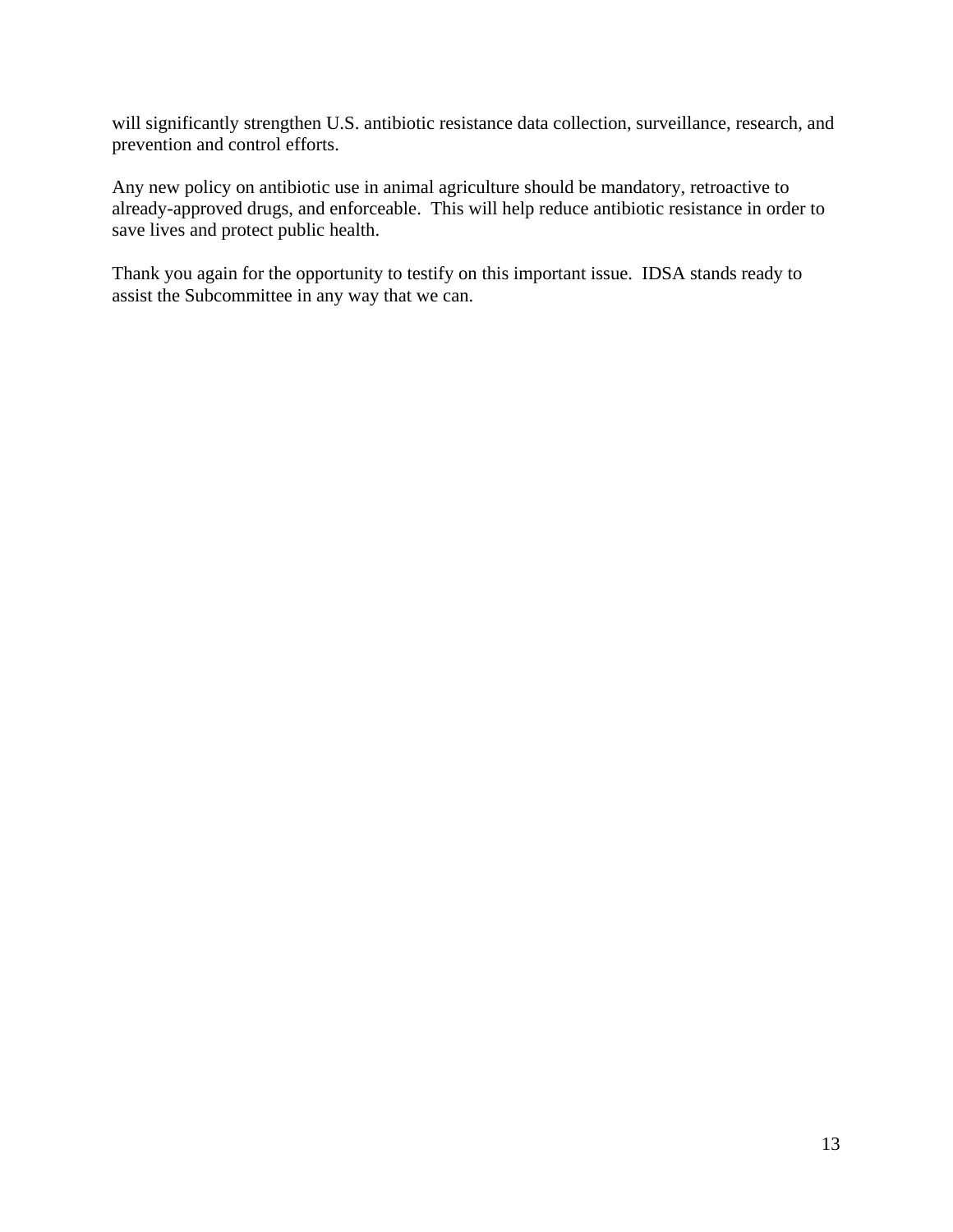#### <span id="page-13-1"></span>**REFERENCES/ATTACHMENTS**

1

<span id="page-13-0"></span><sup>1</sup> IDSA press release: Physicians Ask EPA, "Antibiotics to Cure Sick Apples, or Sick Children?" July 31, 2008. Accessed online at:<http://www.idsociety.org/Content.aspx?id=11840>. 2

<sup>2</sup> Infectious Diseases Society of America. Testimony on Antibiotic Resistance: Promoting Critically Needed Antibiotic Research and Development and the Appropriate Use ("Stewardship") of these Precious Drugs, presented before the House Energy and Commerce Subcommittee on Health; June 9, 2010. Accessed online at: [http://www.idsociety.org/WorkArea/linkit.aspx?LinkIdentifier=id&ItemID=16656.](http://www.idsociety.org/WorkArea/linkit.aspx?LinkIdentifier=id&ItemID=16656)

<sup>3</sup> Klevens RM, Morrison MA, Nadle J, et al. Invasive Methicillin-Resistant *Staphylococcus aureus* Infections in the United States. *JAMA.* 2007; 298:1763-71. Accessed online at: [http://jama.ama](http://jama.ama-assn.org/cgi/content/abstract/298/15/1763)[assn.org/cgi/content/abstract/298/15/1763](http://jama.ama-assn.org/cgi/content/abstract/298/15/1763). [4](http://jama.ama-assn.org/cgi/content/abstract/298/15/1763)

<sup>4</sup> Klevens RM, Edwards JR, Richards CL, et al. Estimating Health Care-Associated Infections and Deaths in U.S. Hospitals. *Public Health Reports*; March-April, 2007; p. 160-66. Accessed online at: [http://www.ncbi.nlm.nih.gov/pmc/articles/PMC1820440/pdf/phr122000160.pdf.](http://www.ncbi.nlm.nih.gov/pmc/articles/PMC1820440/pdf/phr122000160.pdf)

<sup>5</sup> Eber MR, Laxminarayan R, Perencevich EN, et al. Clinical and Economic Outcomes Attributable to Health Care– Associated Sepsis and Pneumonia. *Arch Intern Med.* 2010;170(4):347-53. Accessed online at: [http://www.extendingthecure.org/press-release/new-study-shows-sepsis-and-pneumonia-caused-hospital-acquired](http://www.extendingthecure.org/press-release/new-study-shows-sepsis-and-pneumonia-caused-hospital-acquired-infections-kill-48000-pa)[infections-kill-48000-pa](http://www.extendingthecure.org/press-release/new-study-shows-sepsis-and-pneumonia-caused-hospital-acquired-infections-kill-48000-pa).

<sup>6</sup> Roberts RR, Hota B, Ahmad I, et al. Hospital and Societal Costs of Antimicrobial- Resistant Infections in a

Chicago Teaching Hospital: Implications for Antibiotic Stewardship. *Clin Infect Dis* 2009;49:1175–84. Accessed online at: [http://www.journals.uchicago.edu/doi/abs/10.1086/605630.](http://www.journals.uchicago.edu/doi/abs/10.1086/605630)

 PRNewswire press release: **"**Antibiotic-Resistant Infections Cost the U.S. Healthcare System in Excess of \$20 Billion Annually." October 19, 2009. Accessed online at: [http://www.prnewswire.com/news](http://www.prnewswire.com/news-releases/antibiotic-resistant-infections-cost-the-us-healthcare-system-in-excess-of-20-billion-annually-64727562.html)[releases/antibiotic-resistant-infections-cost-the-us-healthcare-system-in-excess-of-20-billion-annually-](http://www.prnewswire.com/news-releases/antibiotic-resistant-infections-cost-the-us-healthcare-system-in-excess-of-20-billion-annually-64727562.html)[64727562.html.](http://www.prnewswire.com/news-releases/antibiotic-resistant-infections-cost-the-us-healthcare-system-in-excess-of-20-billion-annually-64727562.html) [8](http://www.prnewswire.com/news-releases/antibiotic-resistant-infections-cost-the-us-healthcare-system-in-excess-of-20-billion-annually-64727562.html)

 van Loo I, Huijsdens X, Tiemersma E, et al. Emergence of Methicillin-Resistant *Staphylococcus aureus* of Animal Origin in Humans. *Emerg Infect Dis*. 2007 December; 13(12): 1834–1839. Accessed online at: <http://www.ncbi.nlm.nih.gov/pmc/articles/PMC2876750/>. [9](http://www.ncbi.nlm.nih.gov/pmc/articles/PMC2876750/) Smith TC, Male MJ, Harper AL, et al. (2009) Methicillin-Resistant *Staphylococcus aureus* (MRSA) Strain ST398

Is Present in Midwestern U.S. Swine and Swine Workers. PLoS ONE 4(1): e4258. Accessed online at: <http://www.plosone.org/article/info:doi%2F10.1371%2Fjournal.pone.0004258>.

<sup>10</sup> Soavi L, Stellini R, Signorini L, et al. Methicillin-resistant *Staphylococcus aureus* ST398, Italy [letter]. *Emerg. Infect. Dis.* 16(2); February 2010. Accessed online at: www.cdc.gov/EID/content/16/2/346.htm.

<sup>11</sup> U.S. Congress, Office of Technology Assessment, *Impacts of Antibiotic-Resistant Bacteria*, OTA-H-629 (Washington, DC: U.S. Government Printing Office, September 1995). Accessed online at:<br>http://www.theblackvault.com/documents/ota/Ota\_1/DATA/1995/9503.PDF.

 $\frac{12}{12}$  $\frac{12}{12}$  $\frac{12}{12}$  United States General Accounting Office. The Agricultural Use of Antibiotics and Its Implications for Human Health; Report to the Honorable Tom Harkin, Ranking Minority Member, Senate Committee on Agriculture. April

1999. GAO/RCED-99-74. Accessed online at: [http://www.gao.gov/archive/1999/rc99074.pdf.](http://www.gao.gov/archive/1999/rc99074.pdf)<br><sup>13</sup> "Overcoming Antimicrobial Resistance," *World Health Organization Report on Infectious Diseases 2000*.<br>Accessed online at: http://

Accessed online at: http://www.who.interested Elections-report-2000/index.html. 14 "Select Findings and Conclusions." Facts about Antimicrobials in Animals and the Impact on Resistance (FAAIR) Scientific Panel. *Clinical Infectious Diseases* 2002; 34(Suppl 3):S73–5. Accessed online at:

[http://www.journals.uchicago.edu/doi/pdf/10.1086/340242.](http://www.journals.uchicago.edu/doi/pdf/10.1086/340242)<br><sup>[15](http://www.journals.uchicago.edu/doi/pdf/10.1086/340242)</sup> National Academies of Science. 2003. Microbial Threats to Health: Emergence, Detection, and Response.<br>Accessed online at: http://books.nap.edu/catalog.php?recor

<sup>16</sup> 1st Joint FAO/OIE/ $\dot{W}$ HO Expert Workshop on Non-human Antimicrobial Usage and Antimicrobial Resistance: Scientific assessment, Geneva, 1-5 December 2003. Accessed online at:

<http://www.who.int/foodsafety/micro/meetings/nov2003/en/>.